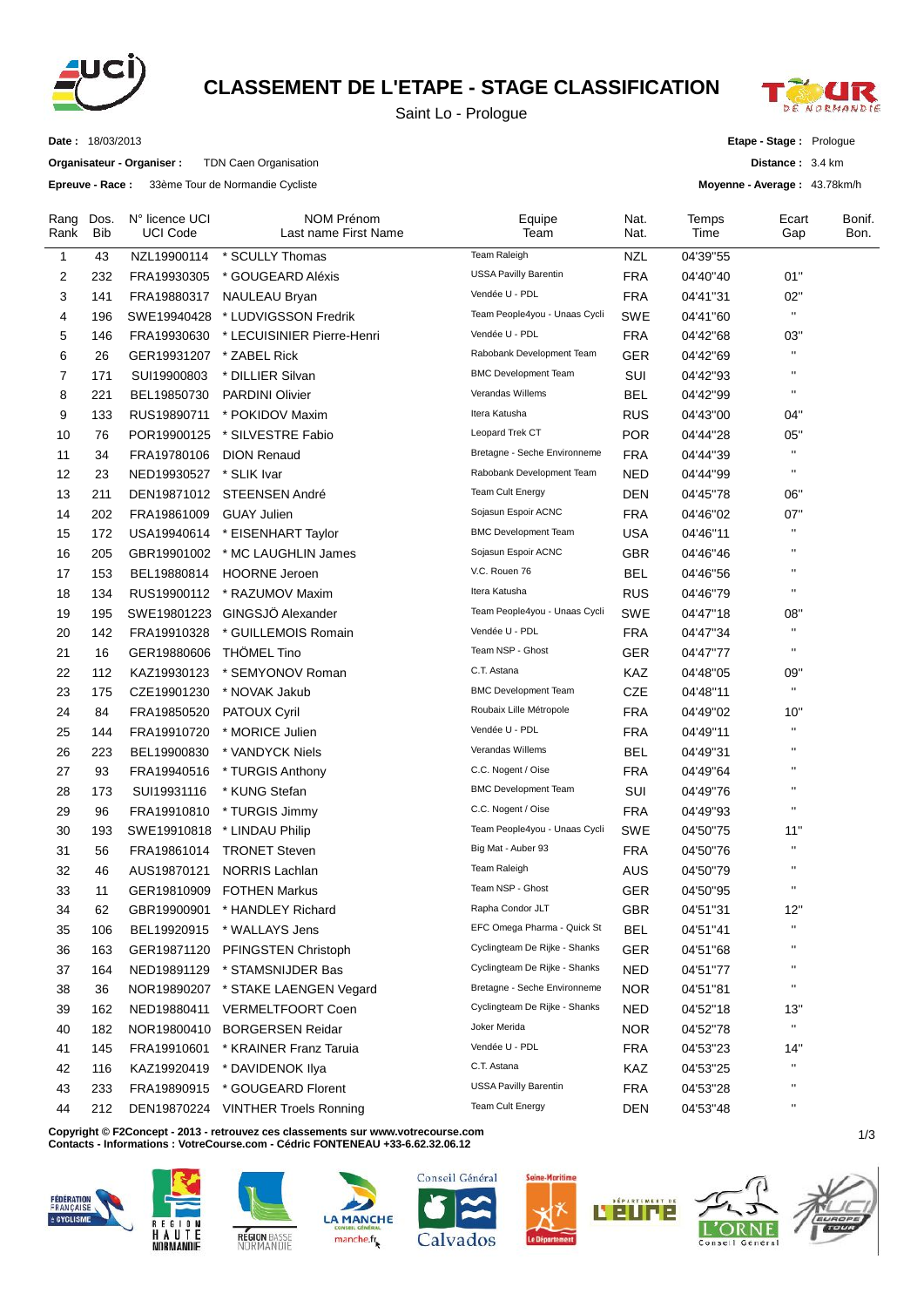| 45       | 206       | FRA19900102                | * RENAULT Maxime                                    | Sojasun Espoir ACNC           | <b>FRA</b> | 04'54"08             | 15"                 |
|----------|-----------|----------------------------|-----------------------------------------------------|-------------------------------|------------|----------------------|---------------------|
| 46       | 192       | SWE19860304                | <b>OLSSON Michael</b>                               | Team People4you - Unaas Cycli | SWE        | 04'54"26             | $\mathbf{H}$        |
| 47       | 25        | NED19910923                | * VAN DER LIJKE Nick                                | Rabobank Development Team     | NED        | 04'54"93             | $\mathbf{H}$        |
| 48       | 152       | FRA19860122                | <b>BRENTERCH Erwan</b>                              | V.C. Rouen 76                 | <b>FRA</b> | 04'54"94             | $\mathbf{H}$        |
| 49       | 3         | FRA19790604                | <b>CHARTEAU Anthony</b>                             | <b>Team Europcar</b>          | <b>FRA</b> | 04'55"06             | 16"                 |
| 50       | 184       | NOR19900219                | * JENSEN Christer                                   | Joker Merida                  | NOR.       | 04'55"16             | $\mathbf{H}$        |
| 51       | 155       | EST19861114                | JAKIN Alo                                           | V.C. Rouen 76                 | EST        | 04'55"35             | $\pmb{\mathsf{H}}$  |
| 52       | 185       | NOR19900208                | * BREEN Vegard                                      | Joker Merida                  | <b>NOR</b> | 04'56"29             | 17"                 |
| 53       | 24        | NED19920521                | * VAN BAARLE Dylan                                  | Rabobank Development Team     | NED        | 04'56"37             |                     |
| 54       | 214       | DEN19901023                | * HANSEN Jesper                                     | <b>Team Cult Energy</b>       | DEN        | 04'56"63             | $\mathbf{H}$        |
| 55       | 64        | IRL19901016                | * BUGGLE Aaron                                      | Rapha Condor JLT              | <b>IRL</b> | 04'56"96             | $\mathbf{H}$        |
| 56       | 52        | FRA19860228                | <b>BACQUET Fabien</b>                               | Big Mat - Auber 93            | <b>FRA</b> | 04'57"04             | 18"                 |
| 57       | 181       | NOR19930504                | * SKJERPING Kristoffer                              | Joker Merida                  | <b>NOR</b> | 04'57"17             | $\mathbf{H}$        |
| 58       | 101       | NZL19920628                | * ATKINS Josh                                       | EFC Omega Pharma - Quick St   | <b>NZL</b> | 04'57"22             | $\mathbf{H}$        |
| 59       | 103       | BEL19910130                | * DRUYTS Gerry                                      | EFC Omega Pharma - Quick St   | BEL        | 04'57"50             | $\mathbf{H}$        |
| 60       | 75        | LUX19901026                | * SCHLECHTER Pit                                    | Leopard Trek CT               | <b>LUX</b> | 04'57"60             | $\pmb{\mathsf{H}}$  |
| 61       | 204       | FRA19910130                | * KEO Emmanuel                                      | Sojasun Espoir ACNC           | <b>FRA</b> | 04'58"02             | 19"                 |
| 62       | 65        | GBR19940727                | * LAVERACK Edward                                   | Rapha Condor JLT              | <b>GBR</b> | 04'58"19             | $\mathbf{H}$        |
| 63       | 81        | FRA19910720                | * LEMONTAGNER Maxime                                | Roubaix Lille Métropole       | <b>FRA</b> | 04'58"20             | $\mathbf{H}$        |
| 64       | 213       | DEN19900702                | * CLAUSEN Patrick                                   | <b>Team Cult Energy</b>       | <b>DEN</b> | 04'58"26             | $\mathbf{H}$        |
| 65       | 132       | RUS19880205                | NIKOLAEV Sergey                                     | Itera Katusha                 | <b>RUS</b> | 04'58"74             | $\mathbf{H}$        |
| 66       | 176       | BEL19931220                | * VLIEGEN Loïc                                      | <b>BMC Development Team</b>   | BEL        | 04'58"86             | $\mathbf{H}$        |
| 67       | 151       | FRA19881203                | <b>BOUTVILLE David</b>                              | V.C. Rouen 76                 | <b>FRA</b> | 04'59"22             | 20"                 |
| 68       | 74        | GER19911229                | * KLEMME Daniel                                     | Leopard Trek CT               | <b>GER</b> | 04'59"26             | $\mathbf{H}$        |
| 69       | 55        | FRA19890220                | * LE BOULCH Dimitri                                 | Big Mat - Auber 93            | <b>FRA</b> | 04'59"58             | $\mathbf{H}$        |
| 70       | 143       | FRA19910807                | * CORNU Jérémy                                      | Vendée U - PDL                | <b>FRA</b> | 04'59"71             | $\mathbf{H}$        |
| 71       | 216       | DEN19930116                | * NIELSEN Magnus Cort                               | <b>Team Cult Energy</b>       | <b>DEN</b> | 04'59"81             | $\mathbf{H}$        |
| 72       | 203       | FRA19920731                | * MIRA Anthony                                      | Sojasun Espoir ACNC           | <b>FRA</b> | 04'59"92             | $\mathbf{H}$        |
| 73       | 83        | FRA19900527                |                                                     | Roubaix Lille Métropole       | <b>FRA</b> |                      | 21"                 |
|          |           |                            | * DUVAL Julien                                      | <b>Team Cult Energy</b>       | <b>NED</b> | 05'00"09             | $\mathbf{H}$        |
| 74<br>75 | 215<br>61 | NED19920207<br>GBR19791006 | * ANDERSEN Michael-Valgren<br><b>HOUSE Kristian</b> | Rapha Condor JLT              | GBR        | 05'00"11<br>05'00"39 | $\mathbf{H}$        |
|          |           | POL19800509                | OLEJNIK Mickaël                                     | <b>USSA Pavilly Barentin</b>  | <b>POL</b> |                      | $\pmb{\mathsf{H}}$  |
| 76       | 234       |                            | VAN ZANDBEEK Ronan                                  | Cyclingteam De Rijke - Shanks |            | 05'00"98             |                     |
| 77       | 166       | NED19880927                |                                                     | V.C. Rouen 76                 | <b>NED</b> | 05'01"09             | 22"<br>$\mathbf{H}$ |
| 78       | 156       | FRA19881025                | <b>LEMAIR Alexandre</b><br><b>MALACARNE Gaël</b>    | Bretagne - Seche Environneme  | <b>FRA</b> | 05'01"51             | $\mathbf{H}$        |
| 79       | 35        | FRA19860402                |                                                     | Rapha Condor JLT              | <b>FRA</b> | 05'01"56             |                     |
| 80       | 63        | GBR19901218                | * CUMING Michael                                    | Big Mat - Auber 93            | GBR        | 05'01"80             | $\mathbf{H}$        |
| 81       | 54        | FRA19861213                | <b>FAUCON Guillaume</b>                             | Itera Katusha                 | <b>FRA</b> | 05'01"88             |                     |
| 82       | 135       | RUS19931123                | * RIABKIN Aleksei                                   | Bretagne - Seche Environneme  | <b>RUS</b> | 05'02"46             | 23"<br>$\mathbf{H}$ |
| 83       | 32        | FRA19800903                | <b>DURET Sébastien</b>                              | Team Europcar                 | <b>FRA</b> | 05'02"52             | $\mathbf{H}$        |
| 84       | 4         | FRA19871101                | <b>HUREL Tony</b>                                   | EFC Omega Pharma - Quick St   | <b>FRA</b> | 05'02"68             | $\pmb{\mathsf{H}}$  |
| 85       | 102       | BEL19911029                | * DEVRIENDT Tom                                     |                               | <b>BEL</b> | 05'02"85             | $\blacksquare$      |
| 86       | 165       | NED19901103                | * KOUWENHOVEN Sjoerd                                | Cyclingteam De Rijke - Shanks | <b>NED</b> | 05'02"86             | $\mathbf{H}$        |
| 87       | 115       | KAZ19900410                | * ISHANOV Abdraimzhan                               | C.T. Astana                   | KAZ        | 05'02"93             | $\pmb{\mathsf{H}}$  |
| 88       | 123       | DEN19841105                | <b>MORTENSEN Martin</b>                             | Concordia Forsikring - Riwal  | <b>DEN</b> | 05'02"98             |                     |
| 89       | 33        | FRA19890201                | * JARRIER Benoît                                    | Bretagne - Seche Environneme  | <b>FRA</b> | 05'03"09             | 24"                 |
| 90       | 174       | ITA19920714                | * MOSER Ignazio                                     | <b>BMC Development Team</b>   | ITA        | 05'03"36             | $\mathbf{H}$        |
| 91       | 183       | NOR19880815                | SØRTVEIT Sondre-Gjerdevik                           | Joker Merida                  | <b>NOR</b> | 05'03"83             |                     |
| 92       | 5         | FRA19810118                | <b>KERN Christophe</b>                              | Team Europcar                 | <b>FRA</b> | 05'04"15             | 25"                 |
| 93       | 224       | BEL19890615                | * THOME Kévin                                       | Verandas Willems              | <b>BEL</b> | 05'04"32             | $\blacksquare$      |
| 94       | 41        | FRA19810307                | <b>BLAIN Alexandre</b>                              | Team Raleigh                  | <b>FRA</b> | 05'04"46             | $\pmb{\mathsf{H}}$  |
| 95       | 161       | NED19900324                | * BOEVE Mats                                        | Cyclingteam De Rijke - Shanks | <b>NED</b> | 05'04"74             | $\mathbf{H}$        |
| 96       | 231       | FRA19890315                | * DESOUZA Christopher                               | <b>USSA Pavilly Barentin</b>  | <b>FRA</b> | 05'05"04             | 26"                 |
| 97       | 6         | FRA19840426                | <b>QUEMENEUR Perrig</b>                             | Team Europcar                 | <b>FRA</b> | 05'05"06             | $\blacksquare$      |
| 98       | 222       | BEL19900910                | * SMEYERS Floris                                    | Verandas Willems              | <b>BEL</b> | 05'05"11             | $\mathbf H$         |

**C** 2/3 **opyright © F2Concept - 2013 - retrouvez ces classements sur www.votrecourse.com Contacts - Informations : VotreCourse.com - Cédric FONTENEAU +33-6.62.32.06.12**